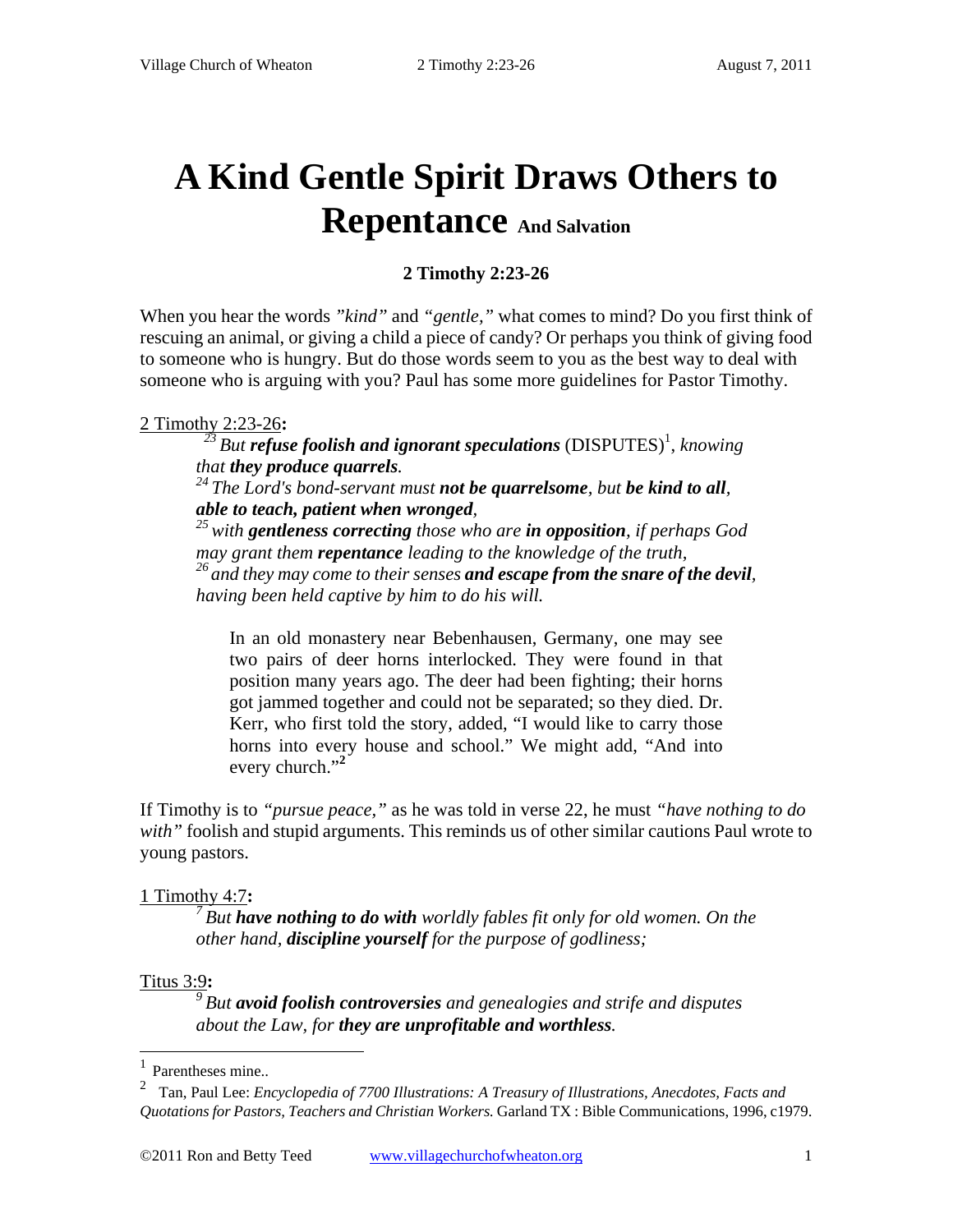These warnings certainly apply to all Christians as well. But Paul counsels Timothy to stay away from those uneducated men who pretend to be experts and who teach this way, primarily because bickering and foolish debates give birth to quarrels.

Verse twenty of Second Timothy three introduced us to vessels of honor and vessels of dishonor. Vessels of honor are gold and silver and vessels of dishonor are wood and earthenware or clay. Each vessel may be used by the owner but they are not all of equal value to the owner. Paul showed us in 2 Timothy 2:21 that persons who are vessels of honor are separated, sanctified, and serviceable vessels. Then in verse 22 we discovered that vessels of honor are free from youthful lusts and they pursue *"righteousness, faith, love and peace, with those who call on the Lord from a pure heart."* 

As we move on to verses 23-26 we find some other God-honoring qualities in these servant vessels of honor.

# **Verse 23**: A DISCERNING SPIRIT

 $\overline{a}$ 

*"But refuse foolish and ignorant speculations, knowing that they produce quarrels."* The quality seen in this verse is a *discerning spirit.* Here in verse twenty-three Paul was still giving Timothy instructions that did not include any options or choices. For Timothy to be obedient to Paul's command in verse twenty-three would require him to have a **discerning** spirit. The command was for Timothy to *"refuse foolish and ignorant speculations..."* If he was to refuse foolish and ignorant speculations, he needed to be able to discern<sup>3</sup> what was in reality foolish and ignorant.<sup>4</sup>

> "Knowledge can be memorized. Wisdom must think things through.

"Wisdom is the something that enables us to use knowledge rightly.

"Wisdom resists group pressures, thinks for itself, and is reconciled to the use of its own judgment.

"There are two kinds of cleverness, and both are priceless. One consists of thinking of a bright remark in time to say it. The other consists of thinking of it in time not to say it."  $\frac{5}{2}$ 

<sup>3</sup> Discernment is an act of wisdom or detection marked by an insight into a person's character or by an event that comes through insight that goes beyond the facts given. In Scripture people can discern matters in an explicitly spiritual manner (1 Cor 2:14) or through their own cultivated powers (Job 34:4).Leland Ryken, James C. Wilhoit, Tremper Longman, ed., "Discernment," in *Dictionary of Biblical Imagery*, (Downer's Grove, IL: InterVarsity Press, 1998), WORD*search* CROSS e-book, 208.

<sup>4</sup> George T. Brooks, *– Expositions from the Book of Second Timothy*, (Austin, TX: WORD*search* Corp., 2007), WORD*search* CROSS e-book, Under: "Some Qualities of Vessels of Honor (2)".

<sup>5</sup> Tan, Paul Lee: *Encyclopedia of 7700 Illustrations: A Treasury of Illustrations, Anecdotes, Facts and Quotations for Pastors, Teachers and Christian Workers*. Garland TX : Bible Communications, 1996, c1979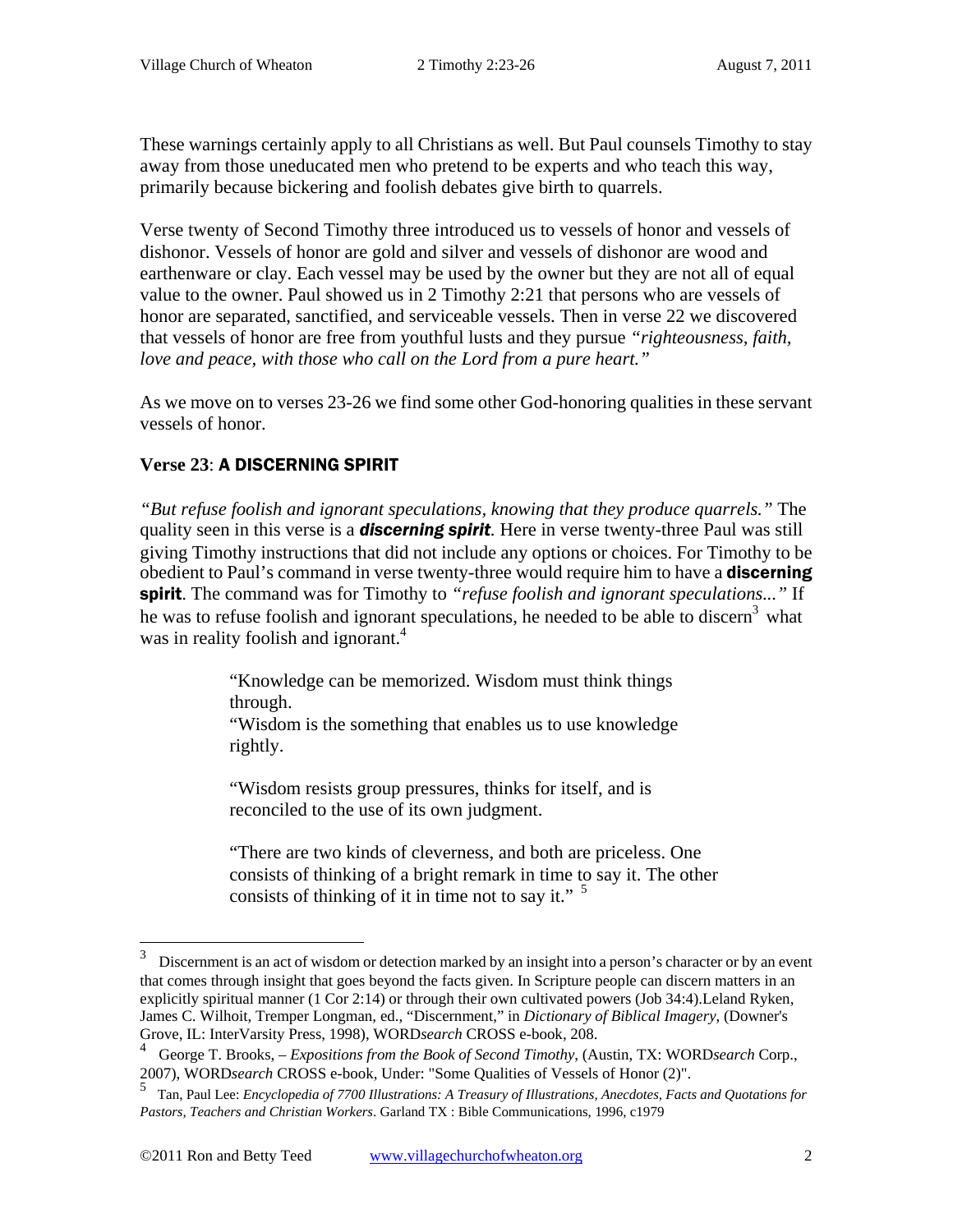Knowledge without wisdom or understanding is of little value. Wisdom and understanding, along with knowledge, can give discernment. Solomon passed that concept down to God's people in his proverbs.

# Proverbs 2:1-7:

*1 My son, if you will receive my words And treasure my commandments within you, 2 Make your ear attentive to wisdom, Incline your heart to understanding;* 

*3 For if you cry for discernment, Lift your voice for understanding;* 

*4 If you seek her as silver And search for her as for hidden treasures;* 

*5 Then you will discern the fear of the LORD And discover the knowledge of God.* 

*6 For the LORD gives wisdom; From His mouth come knowledge and understanding.* 

*7 He stores up sound wisdom for the upright; He is a shield to those who walk in integrity.* 

So when Timothy walks in integrity with discernment he will refuse the foolish ideas that others come up with. The word *"refuse"* (*paraiteomai*) in verse 23 means to beg to be excused, to decline, to shun, or to avoid. It suggests rejecting, paying no attention, or not associating. Paul was commanding Timothy **not to associate himself with false teachers**  who teach out of their foolishness and ignorance. Paul did not want Timothy's mind filled with that foolishness and ignorance.<sup>6</sup>

The word *"foolish"* (*moros*) has provided us with that highly intellectual word, moron. The word *"foolish"* addresses those that focus their lives on sheer nonsense and stupidity, a person who might also be described as a **Bonehead or blockhead**. Indeed, again we see an intellectual approach in seeking the most appropriate term available to describe these false teachers. So Timothy was being commanded to be discerning enough to recognize teachers who were empty-headed and did not have a clue as to the truth of the word of  $God.7$ 

The word *"ignorant"* (*apaideutos*) refers to false teachers as well. Those who are uneducated and undisciplined. Timothy was commanded to have nothing to do with these kinds of men. $8$ 

There have been some famous definitions of *"ignorance"* over the years. Such as:

**"**Ignorance, when voluntary, is criminal."

—Samuel Johnson

"There is no more terrible sight than ignorance in action." —Goethe

In addition, Mark Twain said, "Ignorance has something to be

 $\overline{a}$ 

<sup>6</sup> Op. cit., Brooks.

<sup>7</sup> Ibid.

<sup>8</sup> Ibid.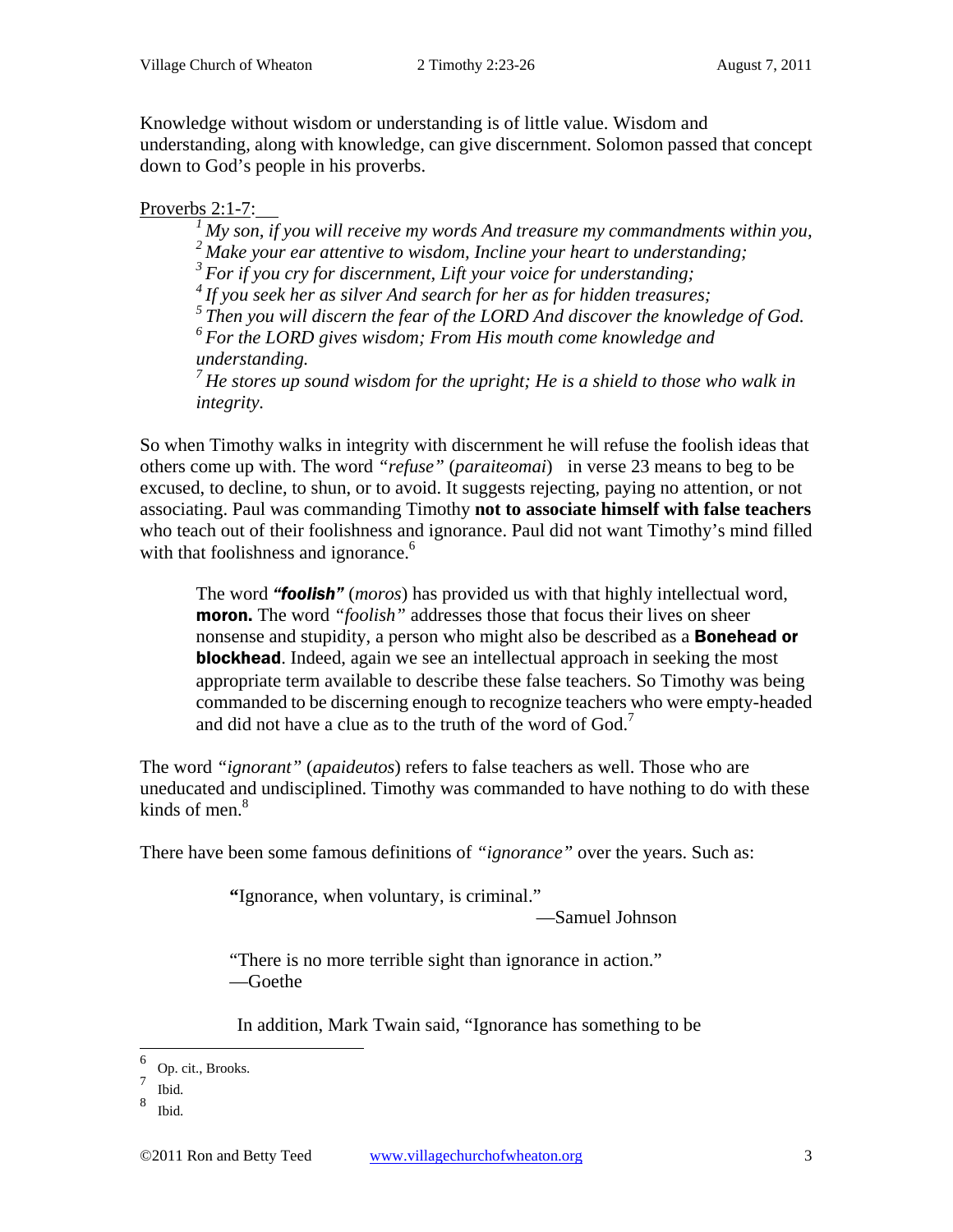said for it. It gives rise to about nine-tenths of the world's conversational output."9

In the word *"speculations"* or *"disputes"* (*zetessis*), Paul had reference to an **exchange of words**. He was speaking of debates or arguments. Paul did not want Timothy to get bogged down in a lot of meaningless arguments. Paul emphasized to Timothy that his time should be spent preaching and teaching the word of God. He should not involve himself in worthless disputes.10

He is also being encouraged by Paul to recall King Solomon's comments about a fool.

Proverbs 18:6; 20:3:

*A fool's lips bring strife, And his mouth calls for blows. Keeping away from strife is an honor for a man, But any fool will quarrel.* 

The reason Paul gave for Timothy rejecting foolish and ignorant speculations (disputes) was because they produce divisions in the church. The word *"produce"* (*gennao*) means to bring into being or to give rise to. This word refers to a birth. So **Paul was**  saying that a lack of sound doctrine would give birth to divisions in the church.  $^{\rm l1}$ 

# **Verse 24: A KIND SPIRIT**

*The Lord's bond-servant must not be quarrelsome, but be kind to all,*  able to teach*,* patient when wronged*,* 

"Jim Bishop writes this interesting story: "You don't hear much about Robert De Vincenzo, the tough Argentine golfer, and he may not be the world's greatest, but he is all man all the way. Not long ago, he surprised everybody by winning a tournament, and they gave him his check on the eighteenth green. He flashed a smile for the flash bulbs and walked alone to the clubhouse. In back, where his car was parked, a sad-eyed young lady walked up to him. 'It's a good day for you,' she said, 'but I have a baby with an incurable disease. It's of the blood, and the doctors say she will die.' De Vincenzo paused. In slow English, he said, 'May I help your little girl?' The woman's face froze. He took out a pen, endorsed his winning check, and pressed it into her hand. **'Make some good days for the baby,'** he said. He accepted all the congratulatory handshakes soberly and said nothing.

"A week later, he was having lunch in a country club when a PGA

 $\overline{a}$ 

<sup>9</sup> Tan, Paul Lee: *Encyclopedia of 7700 Illustrations: A Treasury of Illustrations, Anecdotes, Facts and Quotations for Pastors, Teachers and Christian Workers.* Garland TX : Bible Communications, 1996, c1979.

<sup>10</sup> Op. cit., Brooks.

 $11$  Ibid.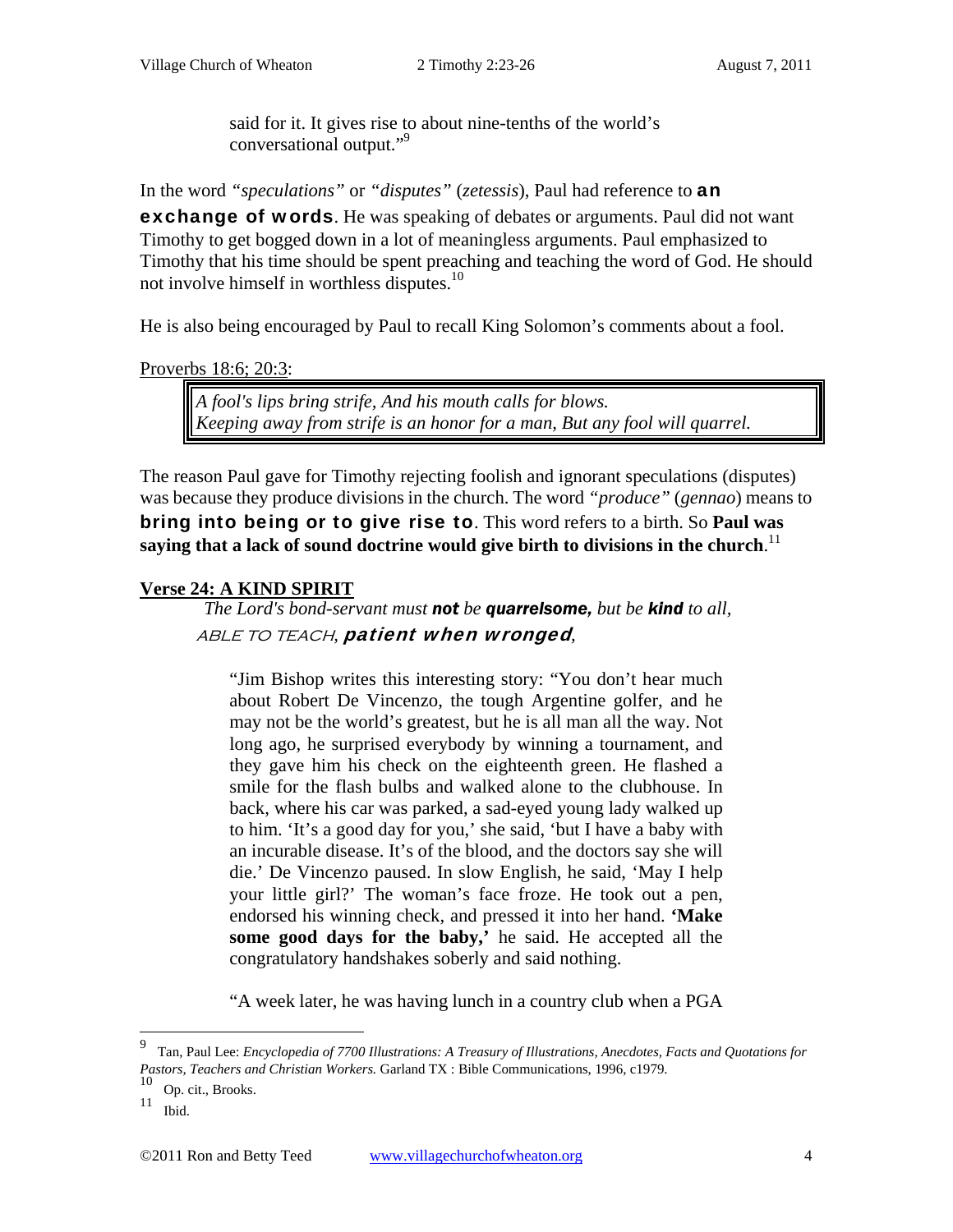official approached. 'Some of the boys in the parking lot told me you met a young woman after you won the tournament,' he said. De Vincenzo nodded. 'Well,' said the official, 'I have news for you. She's a phony. She has no sick baby. She's not even married. She fleeced you, my friend.' The golfer looked up. 'You mean that there is no baby who is dying without hope?' he said. The PGA official said, 'Right.' De Vincenzo grinned. 'That's the best news I've heard all week,' he said."*<sup>12</sup>*

Not exactly the comment the official probably expected, but certainly a comment that reflects the spirit of kindness.

> "The word *"kind"* (*epios*) means to be mild, meek, or gentle. It speaks of being peaceful. A vessel of honor is not a person who cannot get along well with other people. The word *"quarrelsome"*  (*machomai*) has reference to fights or arguments. Christians and church leaders need to be tough but also gentle.

> "So leaders in the church are not to pick fights. They are to actively love people. Leaders actively love people when they are kind to them, when they teach them, and when they are patient with people who do them wrong.

> "The word "patient" (*anexíkakos*) means to bear evil or sorrow. It means to be tolerant. A kind servant of the Lord actively loves those who even do them wrong. Patience is something that makes us like God in our character and conduct.

> "When Paul spoke of servants of the Lord being able to teach (*didaktikos*), he was speaking of them being skilled in teaching. He had reference to a person having knowledge and being able to effectively communicate that knowledge to others."<sup>13</sup>

## **A GENTLE SPIRIT (**2 Timothy 2:25-26):

*25 with gentleness correcting those who are in opposition, if perhaps God may grant them repentance leading to the knowledge of the truth, 26 and they may come to their senses and escape from the snare of the devil, having been held captive by him to do his will.* 

"The following beautiful tradition about Moses is handed down to posterity: He led the flock of his father-in-law (cf. Exodus 3:1).

<sup>12</sup> 12 Quoted from *The Gospel Herald* in Tan, Paul Lee*: Encyclopedia of 7700 Illustrations: A Treasury of Illustrations, Anecdotes, Facts and Quotations for Pastors, Teachers and Christian Workers.* Garland TX: Bible Communications, 1996, c1979.

<sup>13</sup> Op. cit., Brooks.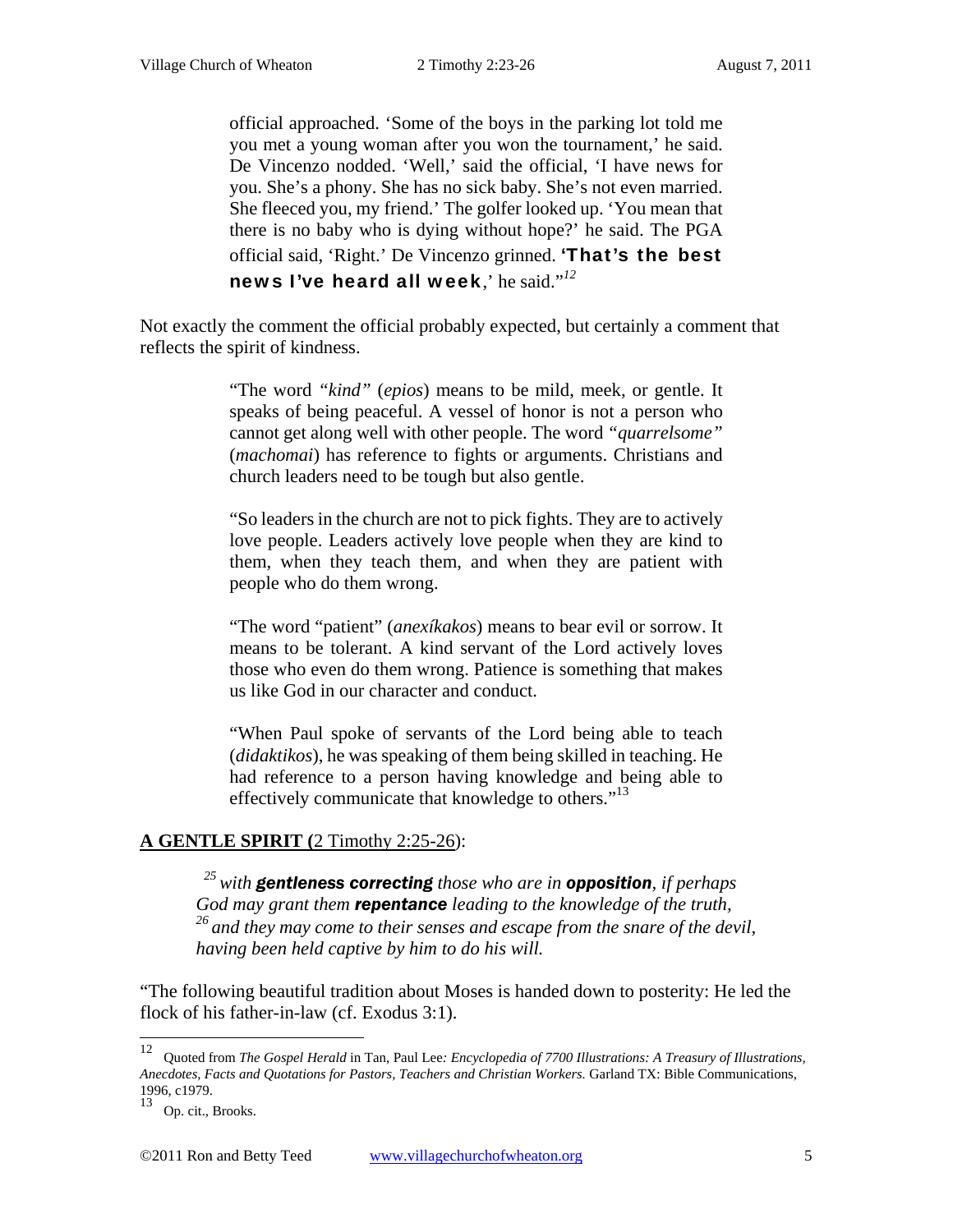"One day while he was contemplating his flock in the desert, he saw a lamb leave the herd, and run further and further away. The tender shepherd not only followed it with his eyes, but went after it. The lamb quickened his step, hopped over hill, sprang over ditches, hastening through valley and plain; the shepherd unweariedly followed its track. At last the lamb stopped by a spring at which it eagerly quenched its thirst. Moses hastened to the spot, looked sadly at the drinking lamb, and said:

"It was thirst, then, my poor beast, which tormented thee, and drove thee from me, and I didn't understand; now thou are faint and weary from the long, hard way, thy powers are exhausted; how then couldst thou return to thy comrades?"

"After the lamb had quenched his thirst and seemed undecided what course to take Moses lifted it to his shoulder, and, bending under the heavy burden, strode back to the flock. Then he heard the voice of God calling to him, saying:

"Thou hast a tender heart for my creatures, thou are a kind, gentle shepherd to the flocks of man—**thou art now called to feed the flocks of God."<sup>14</sup>**

*"Gentleness"* (*praotes*) is the next word we will consider. **A gentle person** allows himself or herself to be under the control of the Holy Spirit. **A gentle person** is submissive to the word and will of God. **Gentle people** know that the world will never see them as God sees them, and they are concerned only with God's opinion. They live for an audience of One.

**Christians who are gentle are powerful** because they allow the Holy Spirit to direct their actions. **Gentle people** are gentle because they **choose to be gentle**. They choose to obey Jesus Christ and follow His example. Their priority list does not have their name at the very top. God and other people occupy the number one and two spots.

A Christian leader will have to deal with people who have allowed Satan to mess up their lives. When Paul used the word *"correcting"* (*paideuo*) in reference to the work of the servant of the Lord, he had reference to training, teaching, and instructing. Correcting suggests discipline for the purpose of leading people to maturity.<sup>15</sup>

In verse 26, the phrase *"come to their senses"* could also be translated as *"when they recover.*" Warren Wiersbe has this to say about the phrase: "The word 'recover' ... describes a man coming out of a drunken stupor. Satan makes people drunk with his lies,

 $14$ 14 Quoted from *Jewish Messenger* by Paul Lee Tan, "713. Why Moses Called By God," in *Encyclopedia of 15,000 Illustrations: Signs of the Times*, (Dallas, TX: Bible Communications, 1998), WORD*search* CROSS e-book, 172-173. 15 Op. cit., Brooks.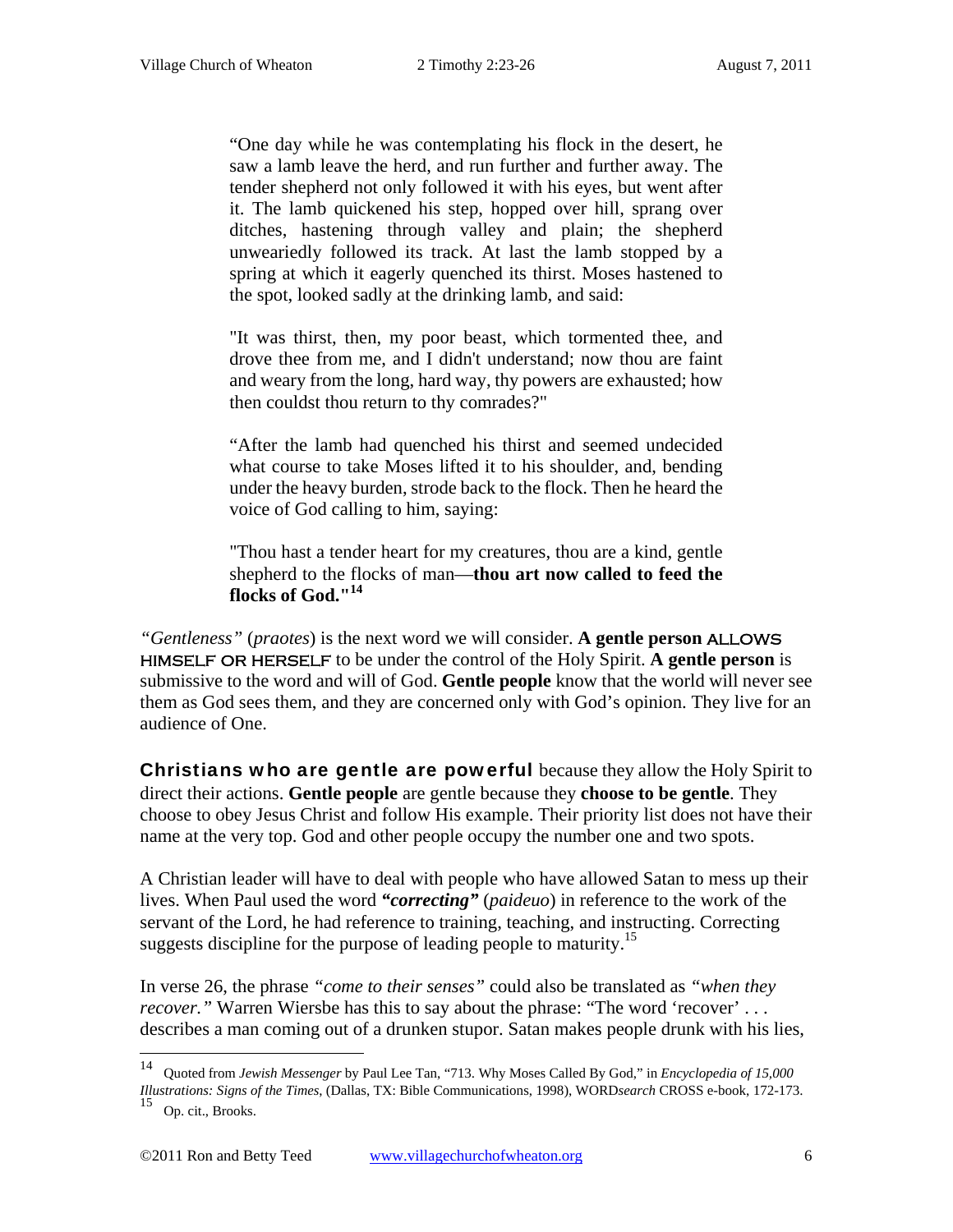and the servant's task is to sober them up and rescue them. The last phrase in verse 26 can be interpreted . . . They are delivered out of the snare of the devil, who took them captive, to do God's will." <sup>16</sup>

Paul was concerned about how Timothy and the Christians in Ephesus would treat people who opposed what they preached and taught. He hoped that the way they treated the opposition might lead those people to repentance. Paul knew that it was possible for God to grant even his enemies repentance. Was not Paul himself a perfect example of that? The Lord brought Paul to repentance and faith on the Damascus road.<sup>17</sup>

**Repentance involves a genuine change of mind and heart, and a change of direction**. Paul's repentance allowed him to understand the truth. As a result of this knowledge, Paul came to faith and salvation. He lived His life for an audience of One, and in so doing affected the lives of many other people.

The following poem is from George T. Brooks:

# **I Do Don't You**

"I know a great Savior, I do; don't you? I live by His favor, I do; don't you? For grace I implore Him, I worship before Him, I love and adore Him, I do; don't you? I need Him to lead me, I do; don't you? Heav'n's manna to feed me, I do; don't you? Whatever betide me, I need Him beside me, In mercy to hide me, I do; don't you? I love to be near Him, I do; don't you? He speaks and I hear Him, I do; don't you? For me He is caring, The cross I am bearing, I love Him for sharing, I do; don't you? I want Him to use me, I do; don't you? For service to choose me, I do don't you? I want Him to bless me, To own and confess me, Completely possess me, I do; don't you?"

Yes, if we would be vessels of gold or silver we all need Christ to possess and bless each of us. But we daresay many of you look back to earlier times in your life and Christian walk--to times when you blew it. These may be periods of rebellion or times of just not living as Christ would have you live. You may have regrets about things you did or did not do. You may regret ways you bungled things. We will now conclude with a story about a man who shared those concerns.

"An old man once dreamed unhappily about his past. He saw

 $\overline{a}$ 

<sup>16</sup> Wiersbe, Warren. *Be Faithful.* Wheaton IL: Victor Books, ©1981 by SP Publications. Page 149.

<sup>17</sup> Op. cit., Brooks.